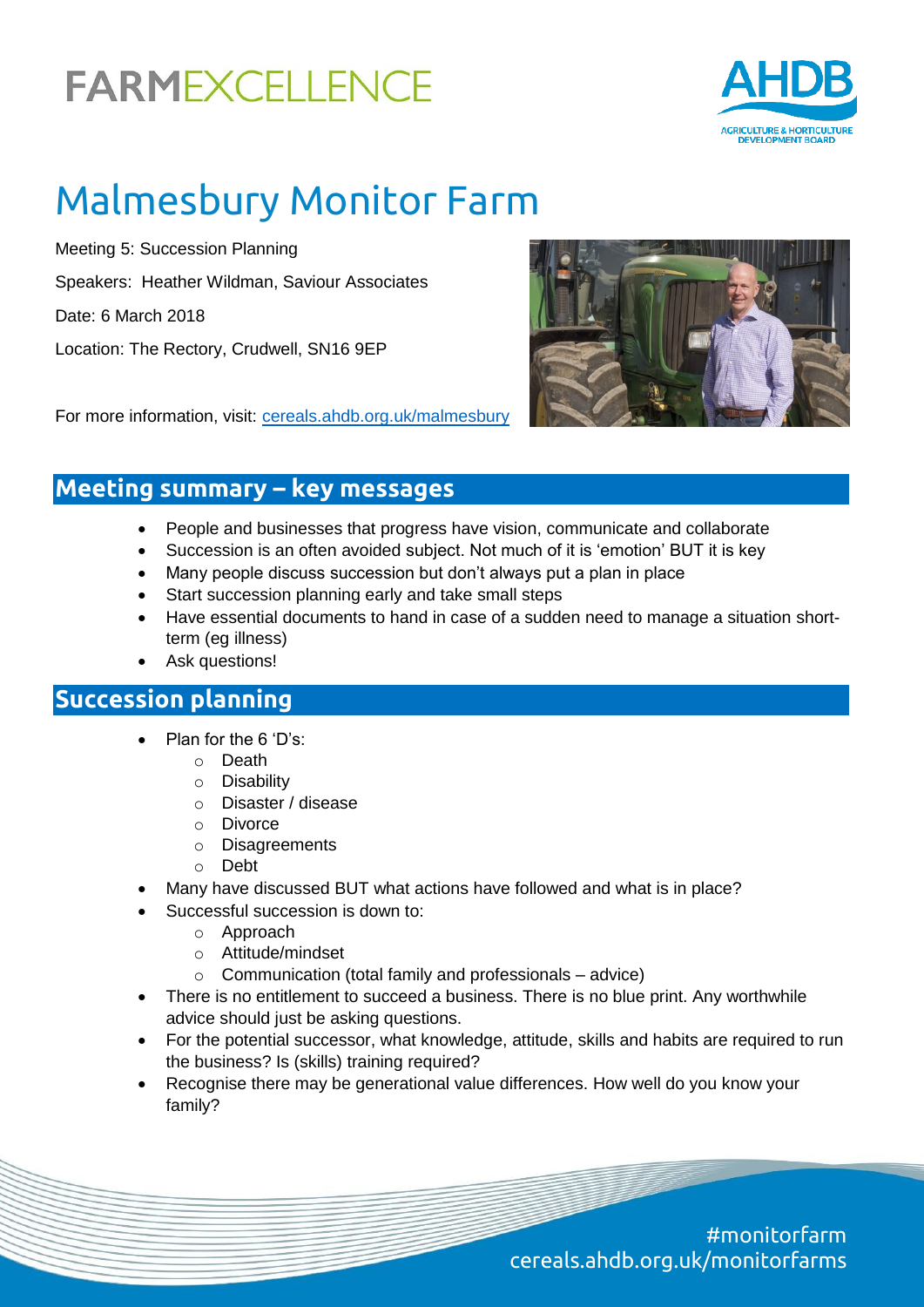## **FARMEXCELLENCE**



- How well do you know your business agreements partnership documents, asset ownership and tenancy agreements?
- Is there a 'stuff happens' box somewhere containing essential documents, contact numbers for someone to be able to manage a situation short term eg illness, death.

Succession planning – start early and take small steps

- Create a plan set timeline and deadlines for key actions. Identify barriers to completion
- Take advice
- Take control
- Communicate within family
- Use facilitator
- Know your family and facilitator
- Make sure Wills and Powers of Attorney in place

### **Arable Business Group - Benchmarking**

The main 2017 Harvest Feedback meeting has been held but it is not too late to enter your figures and compare against the Group.

If you are interested in benchmarking your figures against Roger and other members from the Monitor Farm Group, please contact:

David Pett (Regional Officer) on 07813 45453 or [david.pett@ahdb.org.uk](mailto:david.pett@ahdb.org.uk)



[Succession success video](https://www.youtube.com/watch?v=h72ufzHYQC0)

[Planning succession on a family farm](https://www.youtube.com/watch?v=2J8aVS1XREY)

[Staff recruitment, retention and motivation webinar](https://www.youtube.com/watch?v=aOjg-d7ksfE)

For more information on management training, contact Tess Howe at [tess.howe@ahdb.org.uk](mailto:tess.howe@ahdb.org.uk) or 07779 321078



**FARMBENCH** 

#monitorfarm cereals.ahdb.org.uk/monitorfarms